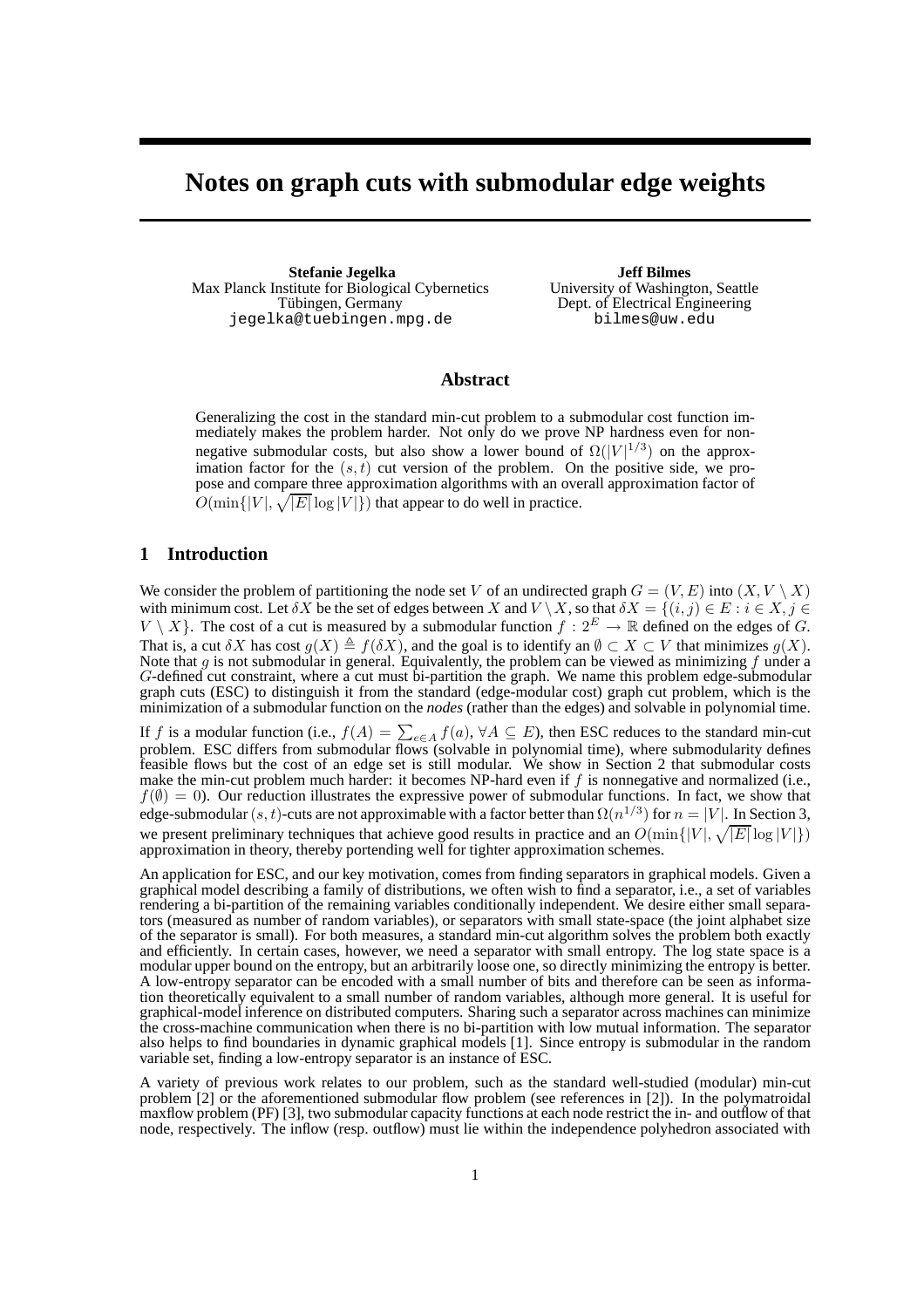the corresponding inflow (resp. outflow) capacity. We use the solution to PF for a poly-time approximation to ESC. A special case of ESC are label cuts, where one pays for sets of edges [4]. In general, there has been recent interest in replacing modular functions with submodular ones in standard combinatorial problems. For example, [5] consider submodular load balancing, sparsest cut and balanced cut. Submodular vertex cover, spanning trees, shortest paths, and perfect matchings are addressed in [6]. The function approximation in [7] makes algorithms for linear costs amenable to approximate problems with submodular costs. We utilize ideas from these papers. Further recent work considers submodular minimization with set cover constraints [8] or maximization with matroid constraints [9].

# **2 Hardness**

We start off by proving that submodular edge weights render the cut problem NP hard, and the  $(s, t)$ -cut version inapproximable at better than  $\Omega(n^{1/3})^1$ . The hardness proof also holds for  $(s, t)$ -cuts with nonnegative, monotone costs. If we relax the monotonicity condition, then the lower bound also holds for ESC by adding an edge  $(s, t)$  as in the proof of NP hardness.

First, note that if f is nonnegative, normalized, and monotone, then  $g$  is subadditive on the nodes. This has no general benefit though: Let  $R \subseteq V$  be an arbitrary set of nodes and  $b > 1$  a large number, and define a (subadditive) function  $g: 2^V \to \mathbb{R}$  as  $g(X) = \mathbf{1}[X = R] + b\mathbf{1}[X \neq R$  and  $X \neq \emptyset]$ , where  $\mathbf{1}[\cdot]$  is the indicator function. Without knowing R, minimizing g requires exponentially many evaluations of g. This hard function is the node-based cost  $g(X) = f(\delta X)$  of ESC with edge costs  $f(A) = \max_{e \in A} w(e)$  where  $w(e) = \mathbf{1}[e \in \delta R] + b\mathbf{1}[e \notin \delta R]$ . Knowing the graph structure (thereby breaking apart g), however, we can find the optimum in polynomial time by greedily merging node pairs that are connected by heavy edges.

#### **2.1 Edge-submodular cuts are NP hard**

It is known that the common min-cut problem with nonnegative, modular edge weights becomes hard if edge weights can be negative, or if size constraints are added on the partitions [10]. If we allow an arbitrary submodular function f for the costs, then it is immediately clear that the ESC problem becomes NP hard. As an example, correlation clustering (CC) corresponds to ESC with a modular f that takes the values  $\pm 1$ and a complete graph G. CC for a fixed number of partitions is NP hard but does have a PTAS [11]. With strictly negative modular f, ESC becomes the max-cut problem, also NP hard but with a constant-factor approximation [2]. By a graph bisection reduction, we prove that even with a nonnegative  $f$ , ESC is hard.

**Definition 1** (Graph Bisection (GB)). *Given an undirected graph*  $G = (V, E)$  *with weights*  $w : E \to \mathbb{R}_0^+$ , find a partition  $V_1, V_2 \subset V$  of the nodes, such that  $|V_1|=|V_2|=|V|/2$  and  $\sum_{e\in E\cap (V_1\times V_2)}w(e)$  is minimal.

GB is NP hard and does not have a PTAS [12]. Let  $G_B = (V_B, E_B)$  be an instance of GB with n nodes. We create an auxiliary graph G and submodular function  $f$  whose minimum ESC corresponds to the optimal bisection of  $G_B$ . G has two additional nodes s, t and  $2n + 1$  additional edges. To form G, retain  $G_B$  with the costs on  $E_B$  and connect the additional nodes s and t to every vertex in  $G_B$  with corresponding new edge sets  $E_s$  and  $E_t$ . Also connect s with t. Thus,  $G = (V_B \cup \{s, t\}, E_B \cup E_s \cup E_t \cup \{(s, t)\})$ . The minimum ESC will (i) separate s and t, (ii) separate the nodes in  $V_B$  into two equal-sized partitions, that is, cut  $n/2$  edges each of  $E_s$  and  $E_t$ , and (iii), have minimum cost with respect to the edges  $E_B$ . We enforce the structural constraints (i) and (ii) with barrier submodular functions  $f_1$  and  $f_2$ , respectively, and then add the cost  $f_3(A) = \sum_{e \in A \cap E_B} w(e)$ . The overall cost is

$$
f(A) = \alpha_1 f_1(A) + \alpha_2 f_2(A) + \alpha_3 f_3(A),
$$

defined on  $E(G)$  with  $\alpha_i > 0$  to be specified later. First, let  $f_1(A) = \mathbf{1}[(s, t) \notin A] |A|$ . This function is submodular and strongly favors the inclusion of edge  $(s, t)$ .

Next, an  $(s, t)$  separation cuts n edges in  $E_s \cup E_t$ . A balanced cut of  $V_B$  assigns  $n/2$  nodes to s, cutting their edges to t, and the other  $n/2$  nodes to t, cutting their edges to s. Hence, the barrier  $f_2$  on  $E_s \cup E_t$  favors, among all sets  $A \subseteq E$  separating s and t, those that fulfill two conditions:  $|A \cap E_s| = n/2 = |A \cap E_t|$ , and for each node  $v \in V_B$ , the cut A cuts off either the connection to s or to t. Cutting both connections could lead to an imbalanced partition. Let  $A_s = A \cap E_s$ ,  $A_t = A \cap E_t$ , and  $A_{s \cap t} = \{(v_i, s) | (v_i, s) \in A_s \text{ and } (v_i, t) \in A_t\}.$ The desired function is

$$
f_2(A) = (|A_s| + |A_t|)D(n) - (|A_s||A_t| - |A_{s \cap t}|)D'(n-1),\tag{1}
$$

where  $D(n)$  and  $D'(n-1)$  are suitable constants depending on n. If  $D(n)$  is the number of derangements of *n* elements, and  $D'(n)$  is the number of "derangements" when one element can be mapped to itself, then

<sup>1</sup>Only after completing our proofs we became aware of the special case considered in [4] that is also NP hard but has a weaker lower bound.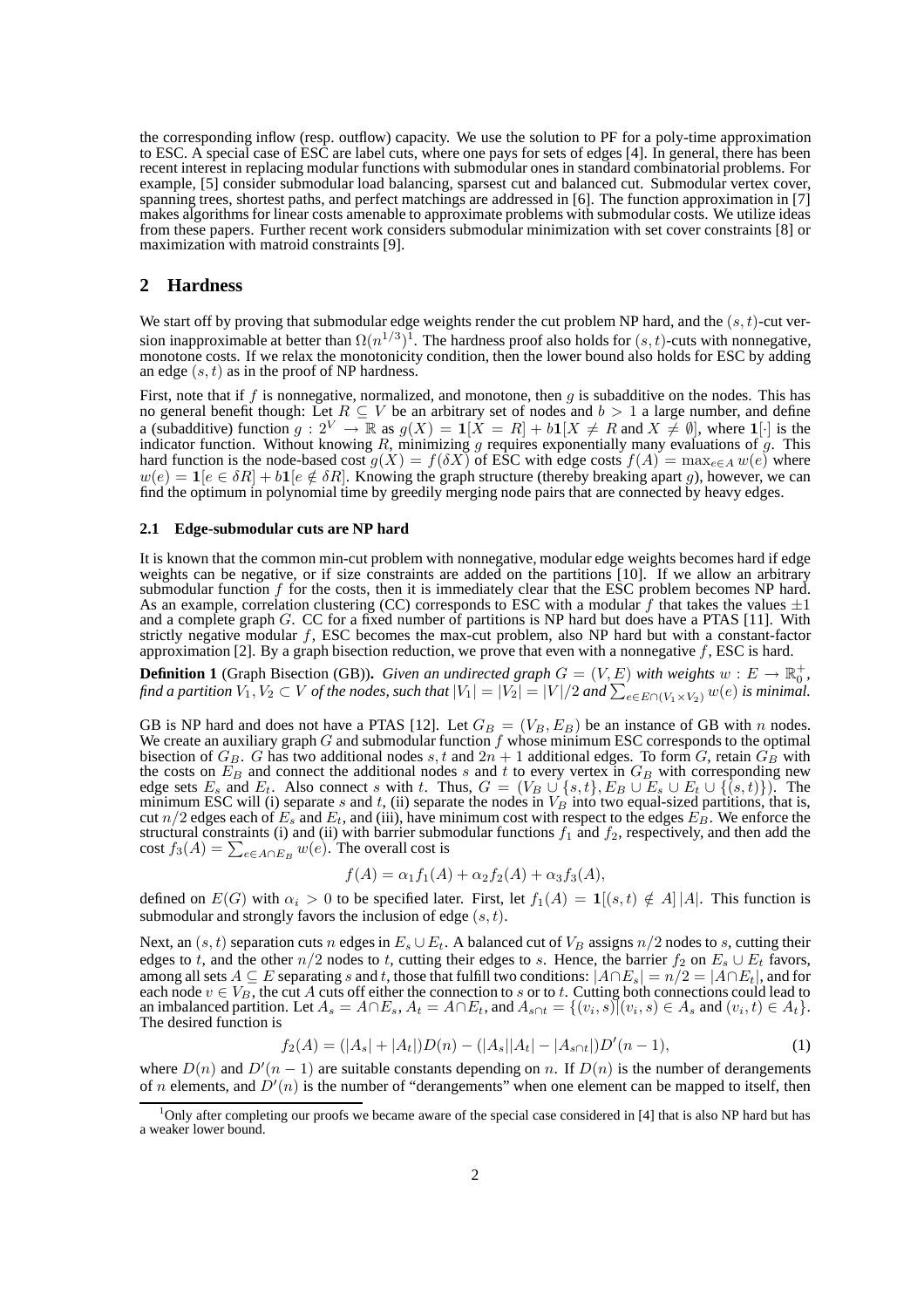$f_2$  is the sum of  $D(n)$  rank functions. In this case, the constants are  $D(n) = n! \sum_{k=0}^{n} (-1)^k / k!$  [13], and  $D'(n-1) = \sum_{k=0}^{n-1} (n-2)!(n-1-k)!(-1)^k$ . Both constants are computable in polynomial time.

If  $|A_s| + |A_t|$  is kept constant, then  $f_2(A)$  will be minimal if  $A_{s \cap t} = \emptyset$ . Hence, we should not cut the edges on both sides of a node in  $V_B$ . Furthermore,  $|A_s||A_t|$  is maximal if  $|A_s| = |A_t| = (|A_s| + |A_t|)/2$ . If we choose  $A_s$  and  $A_t$  accordingly, then adding edges to  $A_s$ , i.e., cutting more than n edges in  $E_s \cup E_t$ , will increase the cost, thanks to the choice of  $D(n)$  and  $D'(n-1)$ . Thus, for  $|A \cap (E_s \cup E_t)| \ge n$ , the value of  $f_2$  is smallest if A contains  $n/2$  edges from either side and cuts off each node either from s or t. Note that this  $f_2$  is submodular. Lastly, we choose  $\alpha_3 = 1$ ,  $\alpha_2 = 10 \sum_{e \in E_B} w(e)$  and  $\alpha_1 = 5\alpha_1 n^2 D'(n-1)$ .

## **2.2 Lower bound for edge-submodular (ES)** (s, t)**-cuts**

In this section, we show a lower bound on the approximation factor of ES  $(s, t)$  cuts.

**Theorem 1** (Lower bound for ES  $(s, t)$  cuts with nonnegative, monotone costs). For a fixed  $\epsilon > 0, \delta > 0$ , *any (randomized) approximation algorithm for the ES* (s, t) *cut problem with an approximation factor better than*  $n^{1/3-\epsilon}/(1+\delta)$  *needs exponentially many queries.* 



We prove Theorem 1 with the technique of [7], also used in [5, 6, 8]. The proof shows a type of input where even for a polynomial number of evaluations, it is very unlikely that we can distinguish between two cost functions  $f$ ,  $h$  that may appear as input. Their optima differ by a large factor, say  $\alpha$ . Any solution for f that is within a factor of  $\alpha$  of the optimum would be enough evidence to discriminate  $f$  and  $h$ . Thus, no polynomial-time algorithm can guarantee an

Figure 1: Ladder graph approximation ratio better than  $\alpha$ , since it would have to distinguish between the two functions. To achieve a low probability of discrimination, we randomly pick a cut  $R \subseteq E$  and design f so that for a query  $Q \subseteq E$ ,  $f(Q) \neq h(Q)$  only if  $|Q \cap R|$  is large, an event of exponentially small probability. By a union bound argument, the probability of having  $f(Q) = h(Q)$  for a set of polynomially many queries is still too large for an approximation guarantee better than  $\alpha$ .

The graph in Figure 1 has k columns of edges,  $\ell$  parallel paths from s to t, and  $n' < k\ell = n$  nodes. Any  $(s, t)$  cut cuts each path at least once. Thus, there are  $k^{\ell}$  minimal  $(s, t)$  cuts. To sample a random cut  $R \subset E$ , we choose one edge from each path uniformly with probability  $1/k$ . Let  $\beta = (1 + \delta)\ell/k$  and

$$
h(Q) = \min\{|Q|, \ell\}; \qquad f(Q) = \min\{|Q \cap \overline{R}| + \min\{|Q \cap R|, \beta\}, \ell\}.
$$

We choose  $k = n^{1/3 - \epsilon}$  and  $\ell = n^{2/3 + \epsilon}$ . The ratio of optima of h and f is  $\ell/\beta = n^{1/3 - \epsilon}/(1 + \delta)$ . Let us now look at the probability  $P(f(Q) \neq g(Q)) = P(f(Q) < g(Q))$  for a given  $Q \subseteq E$ . If  $|Q| \leq \ell$ , then the probability

$$
P(f(Q) < h(Q)) = P(|Q \cap R| > \beta)
$$

increases as Q grows. If, on the other hand,  $|Q| \geq \ell$ , then the probability

$$
P(f(Q) < h(Q)) = P(|Q \cap \overline{R}| + \min\{|Q \cap R|, (1 + \delta)\ell/k\} < \ell)
$$

decreases as Q grows. Hence, the probability of difference is largest when  $|Q| = \ell$ .

So let  $|Q| = \ell$ . Then we can distribute Q over at most  $d = \ell$  and at least  $d > \beta$  paths to make  $P(|Q \cap R| > \beta)$ nonzero. If Q covers  $m \le k$  edges of a path, then the probability that Q includes the cut edge in this path is  $m/k$ . Hence,  $|Q \cap R|$  is the sum of d random variables, with  $\mathbb{E}[|P \cap R|] = |Q|/k = \ell/k$ . Each variable takes values in  $\{0, 1\}$ . We can bound the probability of a large intersection via Hoeffding's bound [14]:

$$
P(|Q \cap R| \ge (1+\delta)\ell/k) \le \exp(-2\delta^2 \ell^2/(dk^2)) \le \exp(-2\delta^2 \ell/k^2) = \exp(-2n^{3\epsilon}\delta^2).
$$

Since the probability of  $f(Q) < h(Q)$  is exponentially small, the theorem holds.

Note that this proof only relies on nonnegative monotone submodular functions, in fact, matroid rank functions [7]. For general submodular functions, the lower bound is probably worse.

# **3 Approximation Algorithms**

The difficulty of ESC cuts lies in the non-locality of the submodularity with respect to the graph structure. If the submodularity is restricted to the sets of edges that share an adjacent node, and the function is modular on anything coarser, then the problem is exactly solvable in polynomial time [3]. Even simpler, in the common min-cut problem with a modular cost, there is no inherent edge submodularity. Our approximation algorithms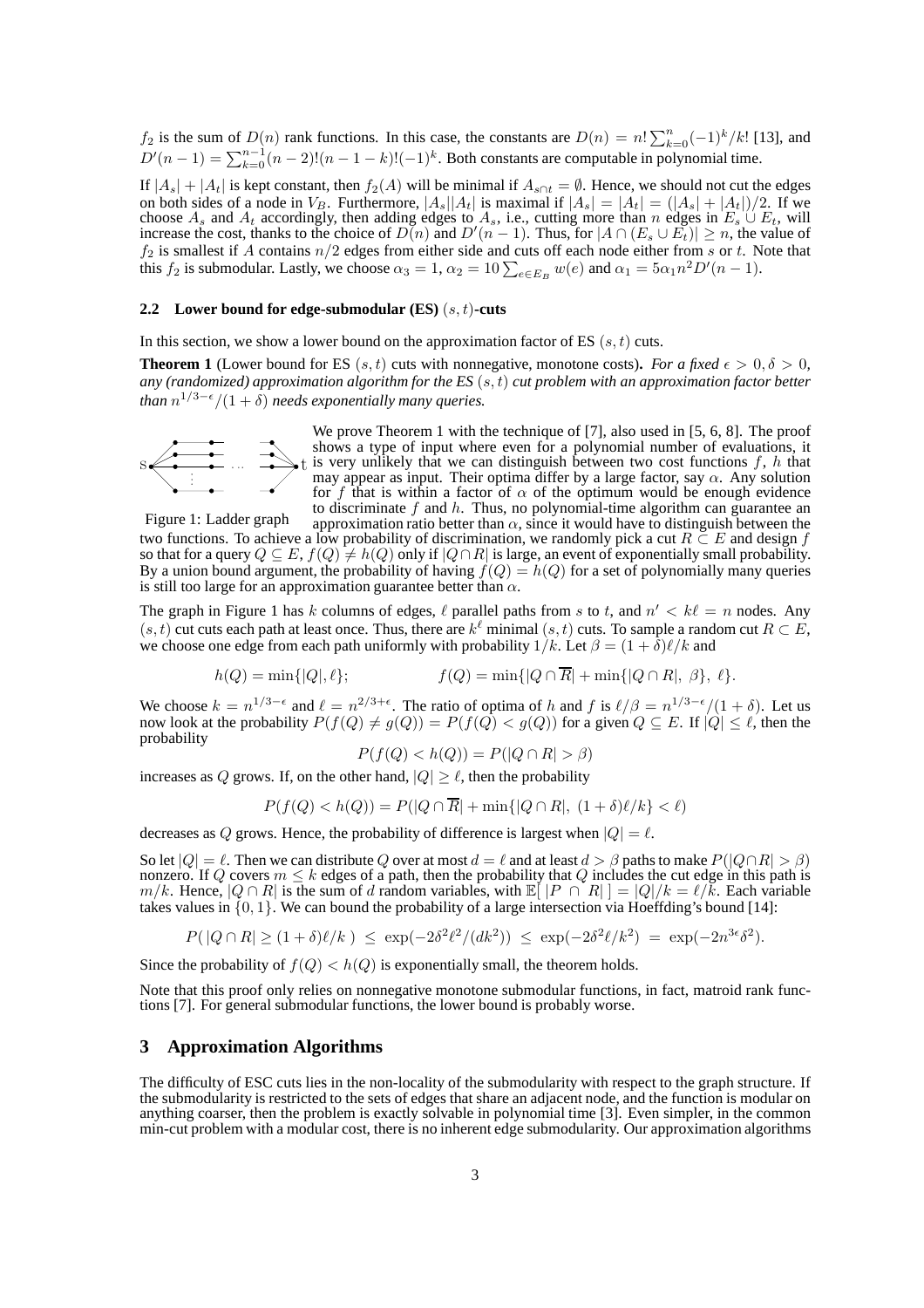rely on a local approximation of the submodularity, that is, we split the set E into small local sets  $E_i$  (single edges or neighborhoods). The new cost function may be submodular within a set, but behaves in a modular way across sets, i.e.,  $\hat{f}(A) = \sum_{i=1}^{k} f_i(E_i \cap A)$ . Restricted submodularity or an appropriate approximation is the basis for our bounds. In the sequel,  $A^* \subseteq E$  denotes the optimal ES cut, and  $n = |V|$ .

#### **3.1 Approximation of the cost function (acf)**

Goemans et al. [7] present an approximation  $\hat{f}$  of a submodular function f with  $\hat{f}(A) \leq f(A) \leq \alpha \hat{f}(A)$ . The approximation factor  $\alpha$  is  $\sqrt{|E| + 1}$  if f is a matroid rank function, and  $O(\sqrt{|E|} \log |E|)$  for general monotone submodular functions. For an integer-valued polymatroid rank function whose maximum cost of a single element is bounded (i.e.,  $\max_{e \in E} f(e) \leq c < \infty$ ), we can get an approximation within a factor of  $\alpha = O(\sqrt{c|E|})$  by approximating the matroid expansion of the polymatroid (Section 10.3 in [15]). For general nonmonotone submodular functions, only a lower bound is known [7].

The approximation is the square root of a modular function, i.e., of the form  $\hat{f}(A) = \sqrt{\sum_{e \in A} w(e)}$ where values  $w(e)$  are derived from the algorithm. The minimizer of  $\hat{f}$  is the same as the minimizer of  $\hat{f}^2$ . Thus, we set the weight of each edge to  $w(e)$  and then solve a traditional min-cut (or  $(s, t)$ -cut) with edge cost function  $\hat{f}^2(A) = \sum_{e \in A} w(e)$ . This problem can be solved efficiently and exactly. Let  $B \in \operatorname{argmin}_{B' \subset E \text{ and } B'}$  a cut  $\hat{f}^2(B')$ . The approximation quality  $\alpha$  of  $\hat{f}$  implies that

$$
f(B) \le \alpha \hat{f}(B) \le \alpha \hat{f}(A^*) \le \alpha f(A^*).
$$

For planar graphs with  $O(n)$  edges, the approximation factor becomes  $O(\sqrt{n})$  or  $O(\sqrt{n}\log n)$ . Note that the graph in the proof of Thm. 1 is planar. Therefore, for planar graphs and matroid rank functions, the above procedure achieves a lower/upper bound gap of  $\Omega(n^{1/3})$  versus  $O(n^{1/2})$ .

# **3.2 Approximation via "polymatroidal network flows" (pf)**

To restrict the submodular behavior of f to local regions, we can partition E into disjoint sets  $E_i$  and then use  $\hat{f}(A) = \sum_i f(A \cap E_i)$ . Locality in the graph is expressed by edges adjacent to the same vertex. Let  $\Pi(A) = \{A_1, \ldots, A_n\}$  be an edge-partition of the  $(s, t)$ -cut A, where  $A_i$  only contains edges adjacent to  $v_i \in V(G)$ . With  $\mathcal{P}_A$  denoting the set of such partitions, let

$$
\hat{f}(A) = \min_{\Pi(A) \in \mathcal{P}_A} \sum_i f(A_i),\tag{2}
$$

that is, each edge is assigned to its adjacent node either on the s or the t side of the cut. The algorithm for polymatroidal network flows [3] solves an  $(s, t)$  cut for this  $\hat{f}$  if we use the following construction: Replace each undirected edge in the graph by two opposing directed edges that are parallel with respect to the cost. In polymatroidal flows, the edge capacities are defined by a submodular function on the set of incoming and the set of outgoing edges for each node. We set this function, for both incoming and outgoing edges on each node, to f restricted to the particular set. The dual of the polymatroidal max-flow is the minimum cut with respect to a convolution of the capacities for incoming and outgoing sets [3], and the convolution is then exactly Equation 2. The polymatroidal flow problem can be solved exactly in  $O(|E|^6 \log |E|)$  time with an algorithm based on augmenting paths. The cost function  $f$  can be any submodular function.

For fixed s, t, let the set  $A^*$  be the optimal directed  $(s, t)$  cut, and B the cut found by the approximation. Let  $\Delta_s(A) \subset V$  be the set of nodes adjacent to A on the s side, and  $\Delta_t(A) \subset V$  its analogue on the t side. The set of edges adjacent to node v is  $\delta v$ . Then

$$
\hat{f}(A^*) \le \min \Big\{ \sum_{v_i \in \Delta_s(A^*)} f(A^* \cap \delta v_i), \sum_{v_j \in \Delta_t(A^*)} f(A^* \cap \delta v_j) \Big\}
$$
  
\n
$$
\le \min \Big\{ |\Delta_s(A^*)| \max_{v_i \in \Delta_s(A^*)} f(A^* \cap \delta v_i), |\Delta_t(A^*)| \max_{v_j \in \Delta_t(A^*)} f(A^* \cap \delta v_j) \Big\}
$$
  
\n
$$
\le \min \{ |\Delta_s(A^*)|, |\Delta_t(A^*)| \} f(A^*).
$$

The last inequality holds only for monotone nondecreasing submodular functions. Furthermore, we can bound  $\min\{|\Delta_s|, |\Delta_t|\} \leq |V|/2$ . Let us now relate  $f(A^*)$  to  $f(B)$  for a a minimum  $\hat{f}$ -cost cut B. By submodularity, we know that  $\sum_i f(A_i) \ge f(\bigcup_i A_i)$  for any collection of disjoint sets  $\{A_i\}_i$ . Hence,  $f(B) \le$  $\hat{f}(B) \leq \hat{f}(A^*) \leq \min\{|\Delta_s(A)|, |\Delta_t(A)|\} f(A^*)$ . If we know that  $f(B)/\hat{f}(B) = |V|^{-\alpha}$ , then we get a more specific ratio  $f(B)/f(A^*) \le |V|^{1-\alpha}/2$ . On dense graphs where  $|E|^{1/4} \log |E| > |V|$ , this approximation is better than the one in the previous section.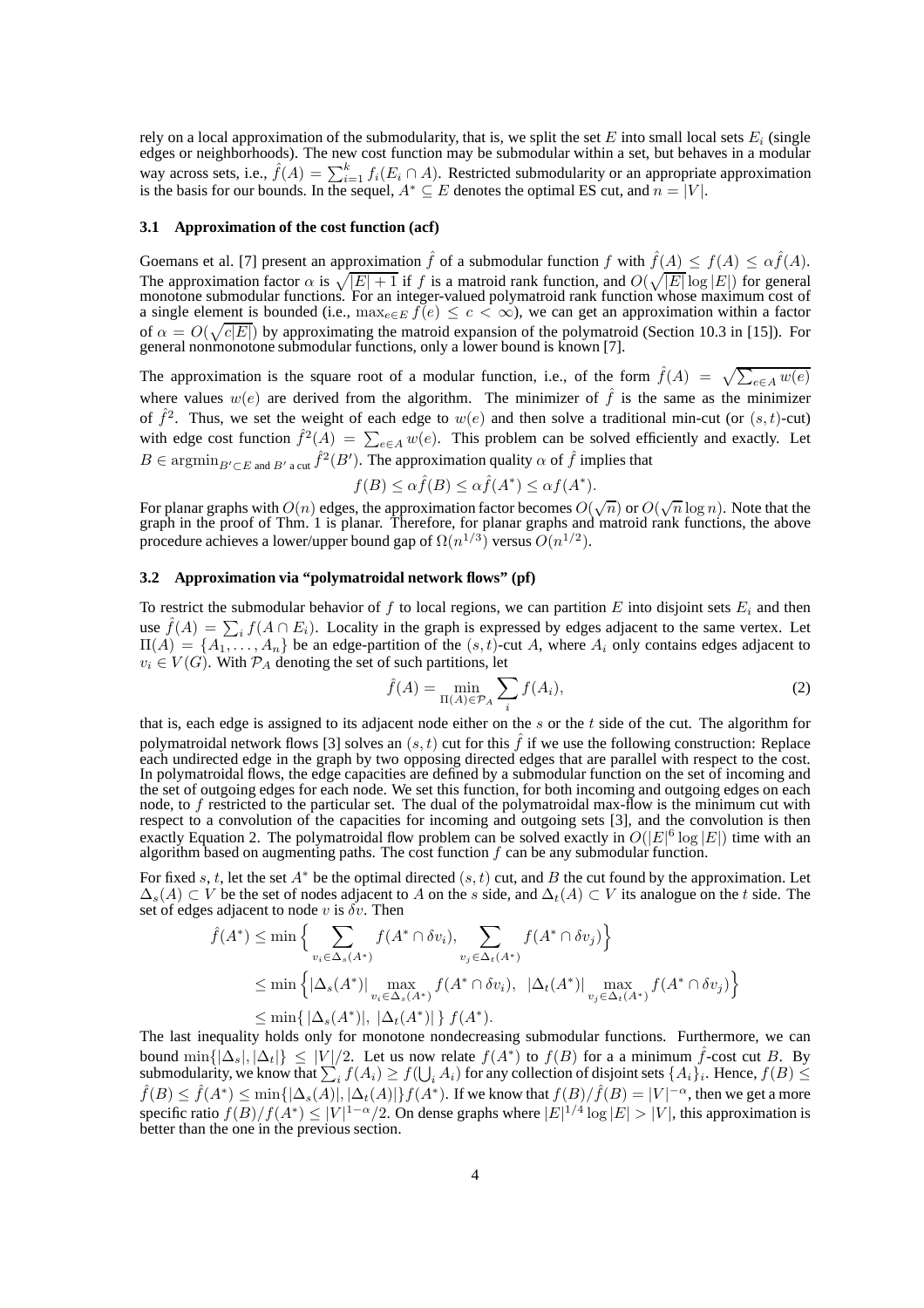

Figure 2: Average approximation factors on (i) grids, (ii) clustered graphs, (iii) grids with large  $|A^*|$  and (iv) small dense worst-case graphs.

### **3.3 Modular minimum cocycle basis with local improvements (ghl)**

In this section, we use the modular approximation  $\hat{f}(A) = \sum_{e \in A} f(e)$ . The minimum cut for  $\hat{f}$  is simply the common modular edge-cost min-cut (our "(mc)" baseline below). To improve on this single candidate, we construct the minimum cut basis for the graph with weights  $\hat{f}$ . The cuts of a graph form a vector space over  $\mathbb{F}_2$ , and the minimum weight basis for this space can be found by a minimum cut tree [16]. This Gomory-Hu tree is computable by solving  $O(n)$  min-cuts [17]. The corresponding cut basis contains a min-cut with respect to  $\hat{f}$  for any pair of vertices in the graph. Any of the  $n-1$  basis cuts is a candidate cut. We may evaluate f on all of them and pick the minimum (our " $(\text{gh})$ " baseline below).

Among the basis cuts is the minimum cut B with respect to  $\hat{f}$ . Define the gain of an edge e with respect to a set A to be  $\rho_e(A) = f(A \cup \{e\}) - f(A)$ . Furthermore, for the optimum  $A^*$ , we define  $\gamma(A^*) =$  $\min_{e \in A^*} \rho_e(E \setminus \{e\}) / \max_{e \in A^*} f(e)$ . Then the approximation factor is at most

$$
\frac{f(B)}{f(A^*)} \le \frac{|A^*|}{1 + (|A^*| - 1)\gamma(A^*)}.
$$

This ratio is between 1 for  $\gamma(A^*) = 1$  and  $|A^*|$  for  $\gamma(A^*) = 0$ .

To locally improve on the set of basis cuts for  $\hat{f}$ , we use two upper bounds on the cost of any edge set. For any  $B, C \subseteq \hat{E}$ , we have [18]

$$
f(B) \le h_1(B) \triangleq f(C) - \sum_{e \in C \setminus B} \rho_e(E \setminus \{e\}) + \sum_{e \in B \setminus C} \rho_e(C)
$$

$$
f(B) \le h_2(B) \triangleq f(C) - \sum_{e \in C \setminus B} \rho_e(C \setminus \{e\}) + \sum_{e \in B \setminus C} \rho_e(\emptyset)
$$

For each basis cut  $C_i$ , we set  $C = C_i$  treated as a constant and find the cut  $B_{j,i}$  that minimizes  $h_j(B)$ . We can continue by taking the better of the two as the comparison set C, and so on, until no  $B_{j,i}$  has a lower  $f$ -cost than the initial basis cut  $C_i$ .

The minimizer of  $h_i$  can again be found via a modular min-cut with modified edge weights. Set

$$
w_1(e) = \begin{cases} \rho_e(E \setminus \{e\}) & \text{if } e \in C \\ \rho_e(C) & \text{otherwise;} \end{cases} \qquad w_2(e) = \begin{cases} \rho_e(C \setminus \{e\}) & \text{if } e \in C \\ \rho_e(\emptyset) & \text{otherwise.} \end{cases}
$$

With these weights, the modular weight of a cut  $B$  is

$$
\sum_{e \in B} w_1(e) = \sum_{e \in C \cap B} \rho_e(E \setminus \{e\}) + \sum_{e \in B \setminus C} \rho_e(C) = h_1(B) - \underbrace{f(C) + \sum_{e \in C} \rho_e(E \setminus \{e\})}_{\text{constant w.r.t. } B},\tag{3}
$$

and analogously for  $w_2$ .

This approximation works well in practice, and only relies on standard min-cut solutions. The local improvement helps most if  $\rho_e(E \setminus \{e\})$  is larger than zero for most edges (this does not hold, for instance, for truncated matroid rank functions), and if the low cost of  $A^*$  with respect to f is based on interactions of small sets of edges. We know that any edge in the optimal set  $A^*$  occurs in at least one basis cut. If  $|A^*| > n$ , then some basis cuts must contain more than one edge of  $A^*$ . The local step works if the edges in  $C_i \cap A^*$  s to reduce the new weight  $\rho_e(C_i)$  of any  $e \in A^* \setminus C_i$  enough compared to the original weight  $f(e)$ .